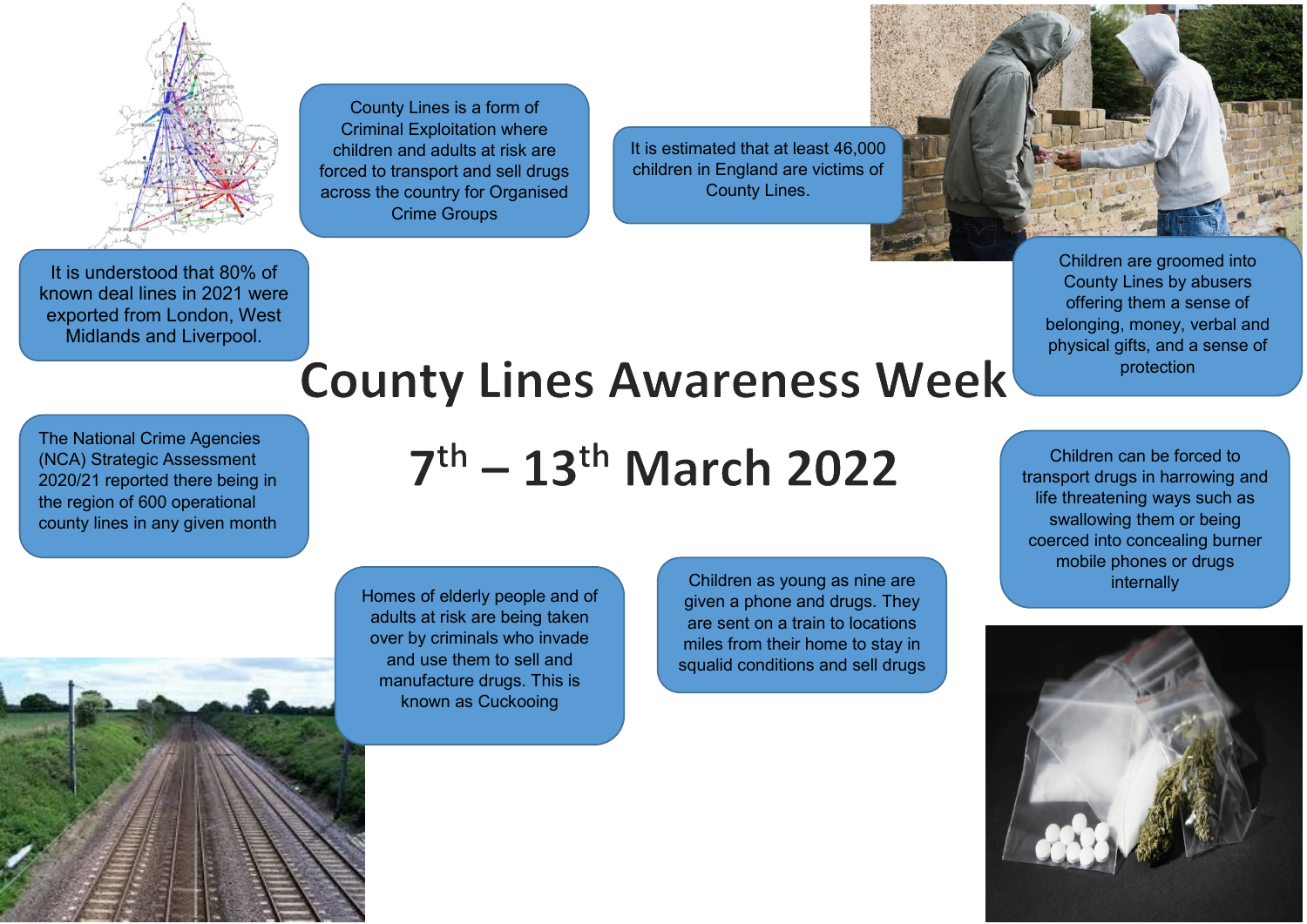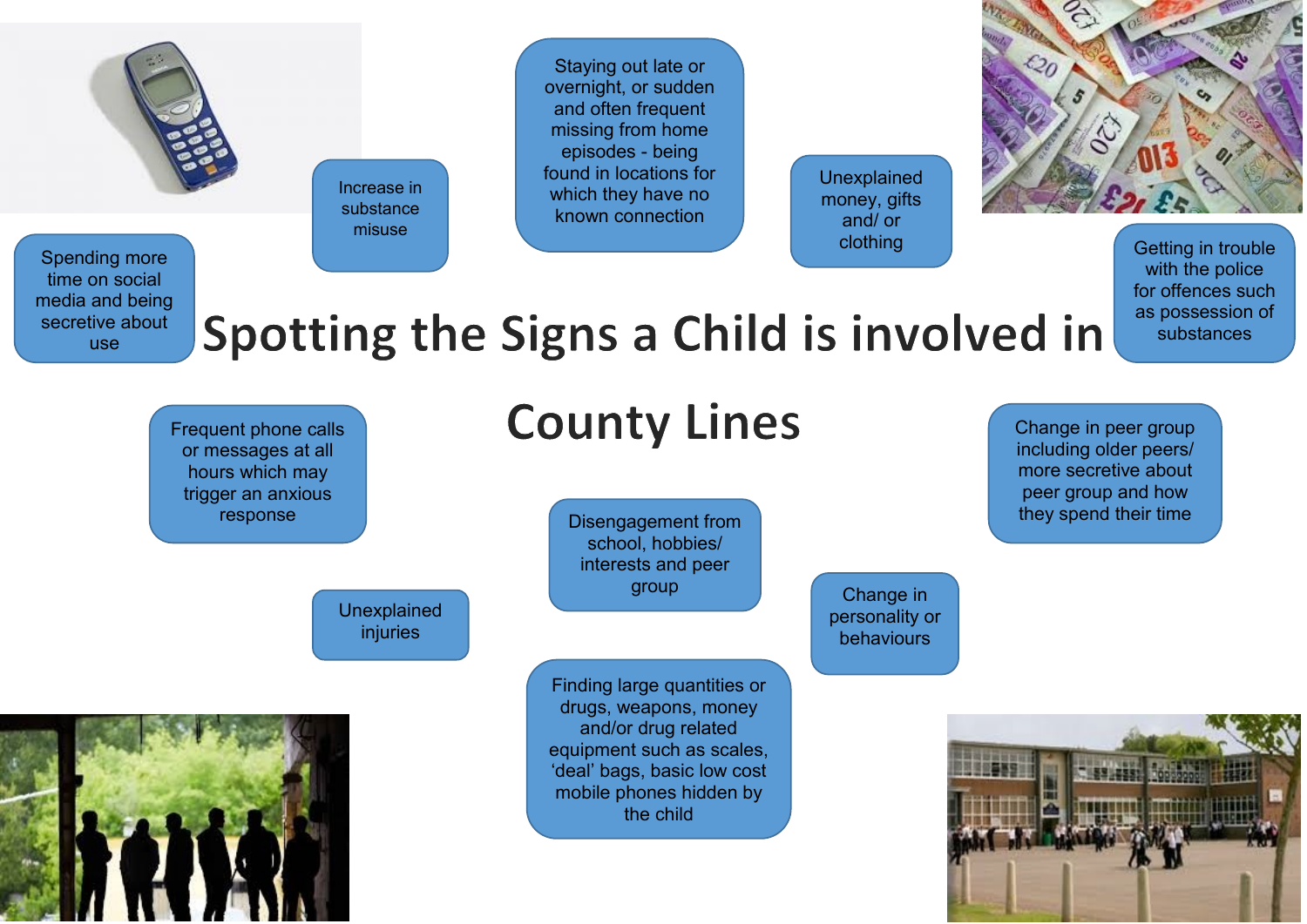

An increase in people entering or leaving a property at all hours of the day and night



An increase in litter outside the property and/ or the property looking unkempt with no attempt to rectify

An increase of antisocial behaviour form a property

Suspicious people or vehicles attending the address

> A noticeable lack of regular visitors e.g. family, health care

Not seeing a neighbour for a while or they become more distant or present as anxious/ preoccupied

## **Spotting the Signs of Cuckooing**

An unoccupied property such as a professionals, friends holiday let, rental or abandoned building suddenly becomes occupied and unusual activity is noticed within

An increase in vehicles and/ or bikes outside

Signs of drug use from within and/ or outside the property

An older neighbour suddenly starts having children/ young people attending their property at all hours and/ or is seen driving unknown children/ young people around